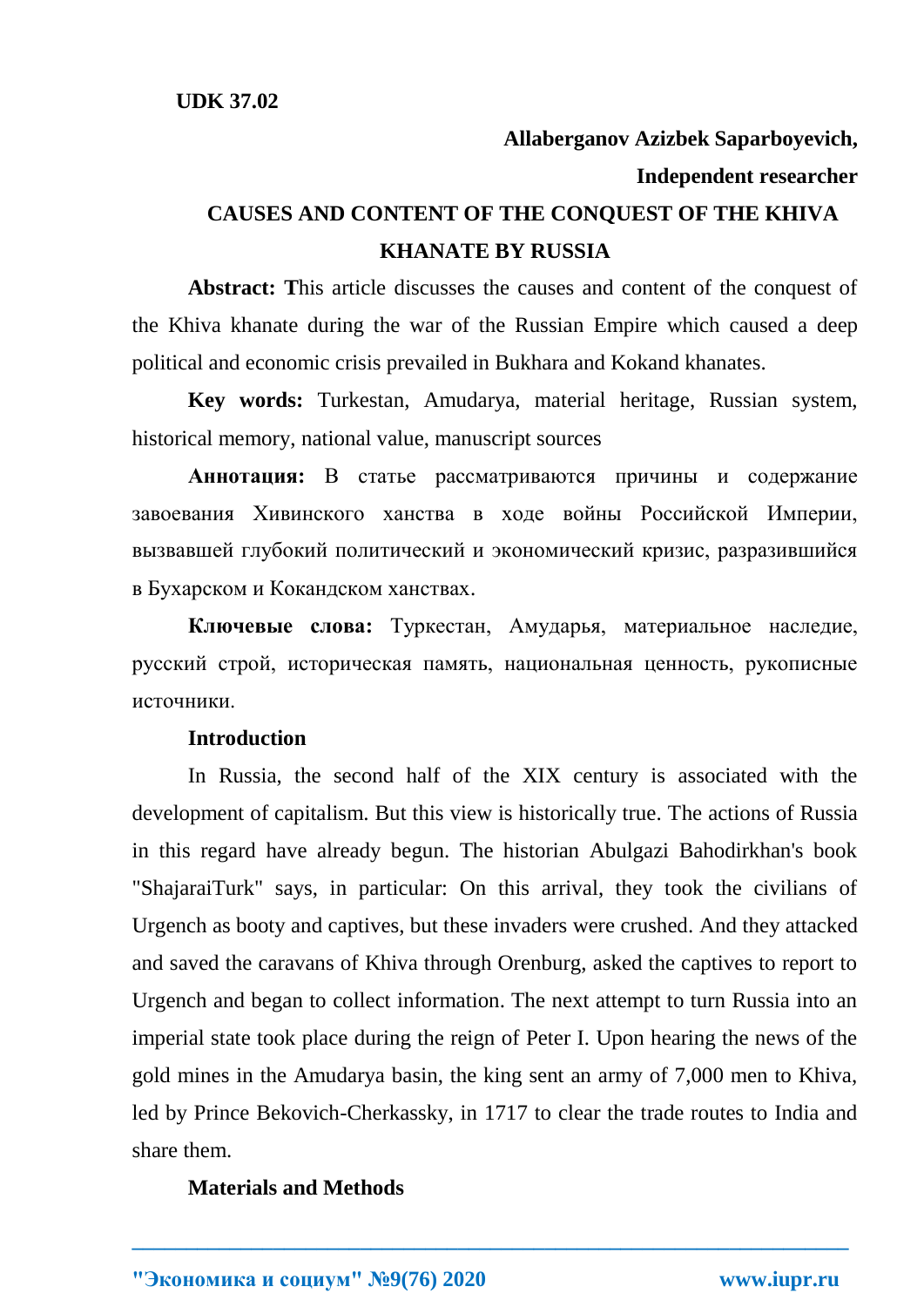The defeat of this expedition in the battle near Khiva delayed Russia's invasion of Uzbek lands by a hundred years. As a result of the attempts to redistribute the world, which was divided by the world's major colonial powers in the 1930s and 1940s, the interests of the two major colonial powers, Britain and Russia, in Central Asia clashed. The economic reasons for the Russian occupation of Turkestan have been well studied These include: 1. The outbreak of civil war between the North and South slaves in the United States in the 1860s. In 1863, only 338 of the 659 textile enterprises in Russia were operating. For this reason, Turkestan did not have to serve as a raw material base for the Russian industrial sector. The crash of the Bekovich-Cherkassky expedition and the failure of the Perovsky march in 1839 did not go unnoticed by Russian generals. The third of the Uzbeks, Khiva's independence, posed a serious threat to the colonizers. Russia's aggression was not a secret to Khiva's officials. Said Muhammad Rahimkhan II asked England for help against the Russian threat. Although British rulers were interested in maintaining Khiva's independence, they feared an open confrontation with Russia. Khiva did not believe in endocrine power. The khan's army consisted of 27 sketches, 2,000 troops, and 4,000 naval troops, all of whom were concentrated in the capital. The Russian colonial army, which invaded Khiva, outnumbered the Khiva khanate in terms of number, quality and military equipment. General Kaufman (22 companies, 1,800 Cossacks and 18 artillery pieces) commanded the Turkestan squadron, and Colonel Veryovkin (15 companies, 600 Cossacks, 8 cannons) commanded the Orenburg detachment. The Governor-General of Turkestan, von Kaufmann, sent letters to Bukhara Amir and Kokand threatening them with political threats and urging them not to help Khiva.

#### **Results and Discussions**

When Khiva's efforts were to resolve the conflict, a military council and military leaders defended themselves against the enemy. Under the leadership of Matmuraddevonbegi, Mahmudyasovulboshi, Yaqubbekqalmoq, Eltuzarinoqva and Bobo Mehtarrah, the Uzbek-Turkmen youth were divided into two groups to repel the attack of the Russian troops. Although General Veryovkin rang the bell and

**\_\_\_\_\_\_\_\_\_\_\_\_\_\_\_\_\_\_\_\_\_\_\_\_\_\_\_\_\_\_\_\_\_\_\_\_\_\_\_\_\_\_\_\_\_\_\_\_\_\_\_\_\_\_\_\_\_\_\_\_\_\_\_\_\_\_**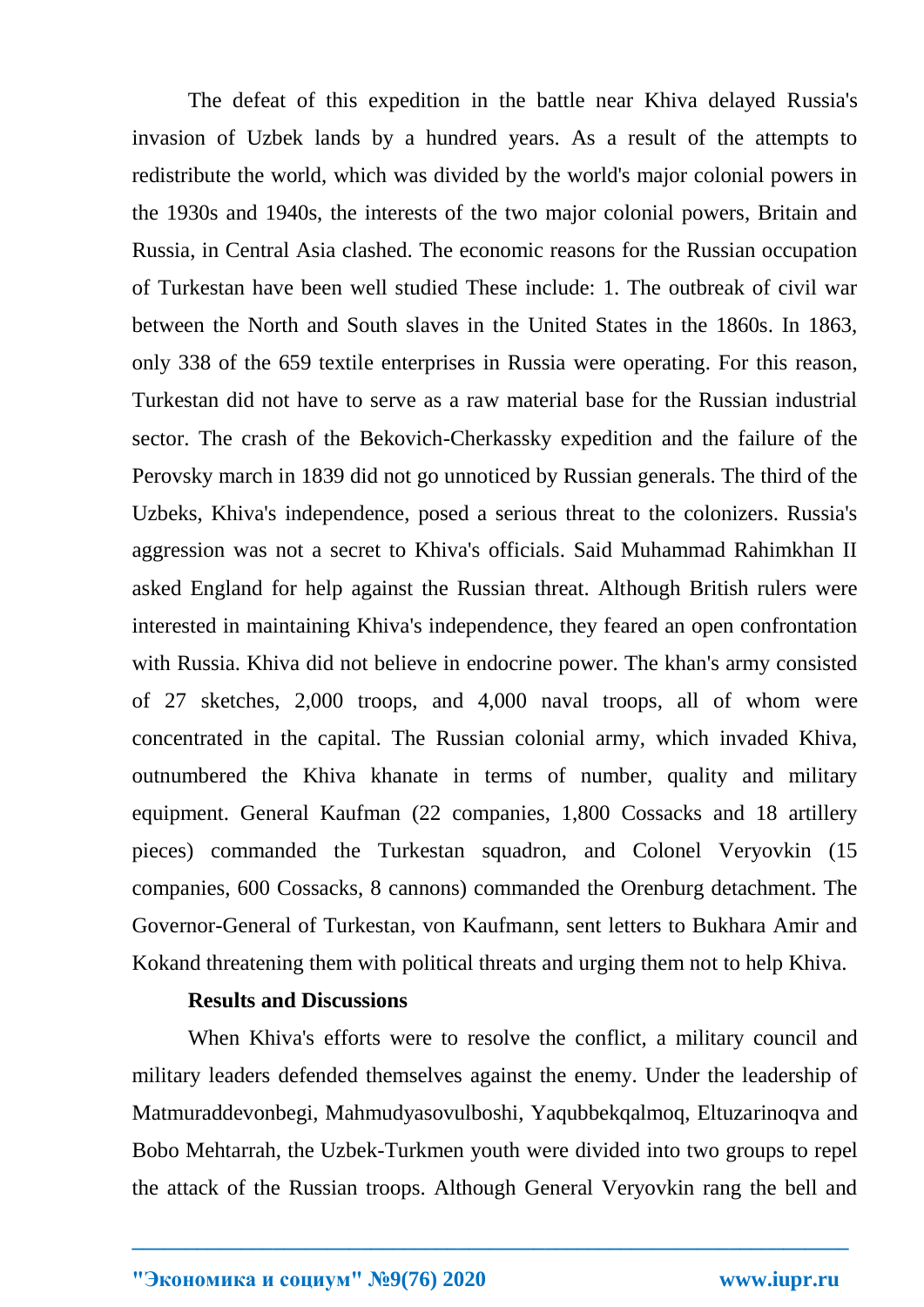inflicted casualties, Khojayli and Mangitkala were captured. Later, the old fortress of Khorezm was renamed Khazar. Commander-in-Chief von Kaufmann turned the bull into a focal point for internal settlement. On May 29, 1873, the main forces of the Kunirus appeared on the threshold of Khiva. Muhammad Rahimkhan II, seeing that Khivan could not be defended by the forces at his disposal, was forced to go to Giturkmanovu near Izmikshort. Taking advantage of this, Amir Turava asked von Kaufman on behalf of Otaxontora khan not to destroy Khiva. But Kaufman asked them to read it and said that the discussions could only be with him.

When Muhammad Rahimkhan returned to Khiva, the invaders searched the palace and sent all the valuables and 300 manuscripts to St. Petersburg. As a result, the banks of the Amudarya were ceded to Russia, and all opportunities were created for Russian ships to cross the Amudarya. Russian merchants gained the right to trade freely in the khanate and to build warehouses on the left bank of the Amu Darya. The Khiva khanate became a vassal of Russia and was obliged to pay 2,000,000 soums to the khanate. Russian citizens were allowed to buy real estate in the khanate. The colonial administration set the first task in this regard as to increase the involvement of local children in Russian schools. And colonial officials considered the activities of schools and madrasahs in the country to be extremely dangerous in the conduct of colonial policy. They saw the development of local literature and the growing number of local schools as a serious obstacle to the population. Therefore, in order to influence the spiritual condition of the local population, attention was paid to such issues as the constant interference in the activities of Muslim institutions, the inadmissibility of the management of the Muslim religious office. It should be noted here that the administration of the imperial government used various methods of struggle against schools and madrasahs.

However, the greatness of the work of Central Asian scholars over the millennia, and the fact that even in those years Muslims around the world were using their authoritative Shariah complexes, was not possible without worrying the colonial rulers themselves. Therefore, they skillfully tried to replace the Muslim

**\_\_\_\_\_\_\_\_\_\_\_\_\_\_\_\_\_\_\_\_\_\_\_\_\_\_\_\_\_\_\_\_\_\_\_\_\_\_\_\_\_\_\_\_\_\_\_\_\_\_\_\_\_\_\_\_\_\_\_\_\_\_\_\_\_\_**